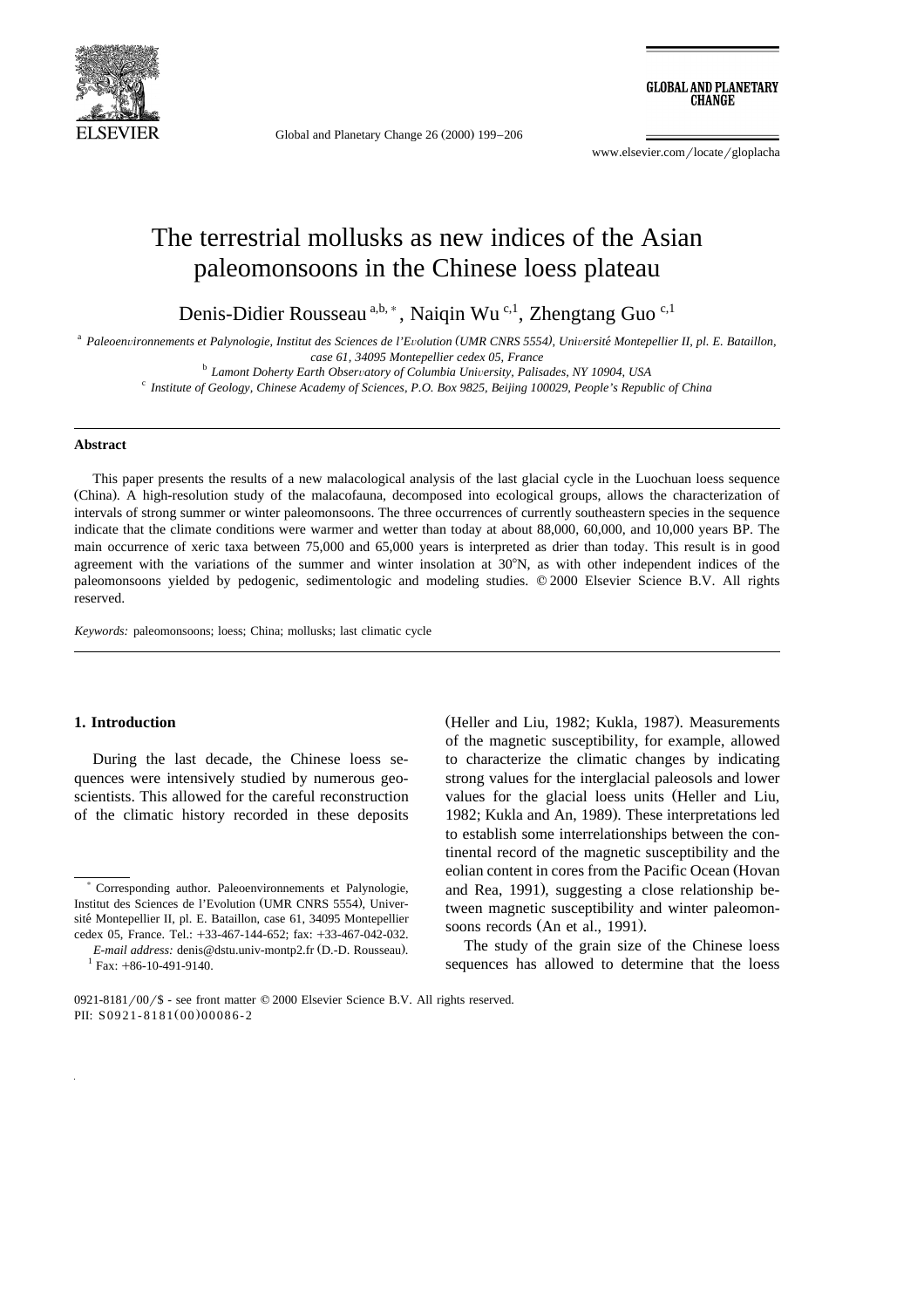material originated from the neighboring deserts (Gobi and Takla-Makan) on one hand, and also to recognize a certain periodicity, on the other hand, showing the influences of the parameters of the astronomical theory of climates (Ding et al., 1992). Recently, the grain size variations in Luochuan was also correlated with the oscillations corresponding to massive icebergs discharges in the North Atlantic during the last climatic cycle (Porter and An, 1995), and also with the variations of the winter paleomonsoon (Xiao et al., 1995).

All these studies highlight the importance of the Chinese loess sequences as a fundamental tool to better understand the paleoclimatology of eastern Asia during the last 130,000 years. Indeed, the loess plateau is, at present, at the northern limit of the Asian summer monsoon (Yoshino, 1978; Zhang and Lin, 1992). We decided thus to achieve a survey of



Fig. 1. Location of the studied section in the Chinese loess Plateau (after Kukla and An, 1989, modified). General presentation of the sequence of the last climatic cycle (Upper Pleistocene) in Luochuan. As indicated in the text, the base of the Holocene soil was taken as reference for the depth measurement. (a) Humiferous soil, (b) loess, (c) weathered loess, (d) bioturbated soil, (e) soil B with carbonate nodules at its bottom.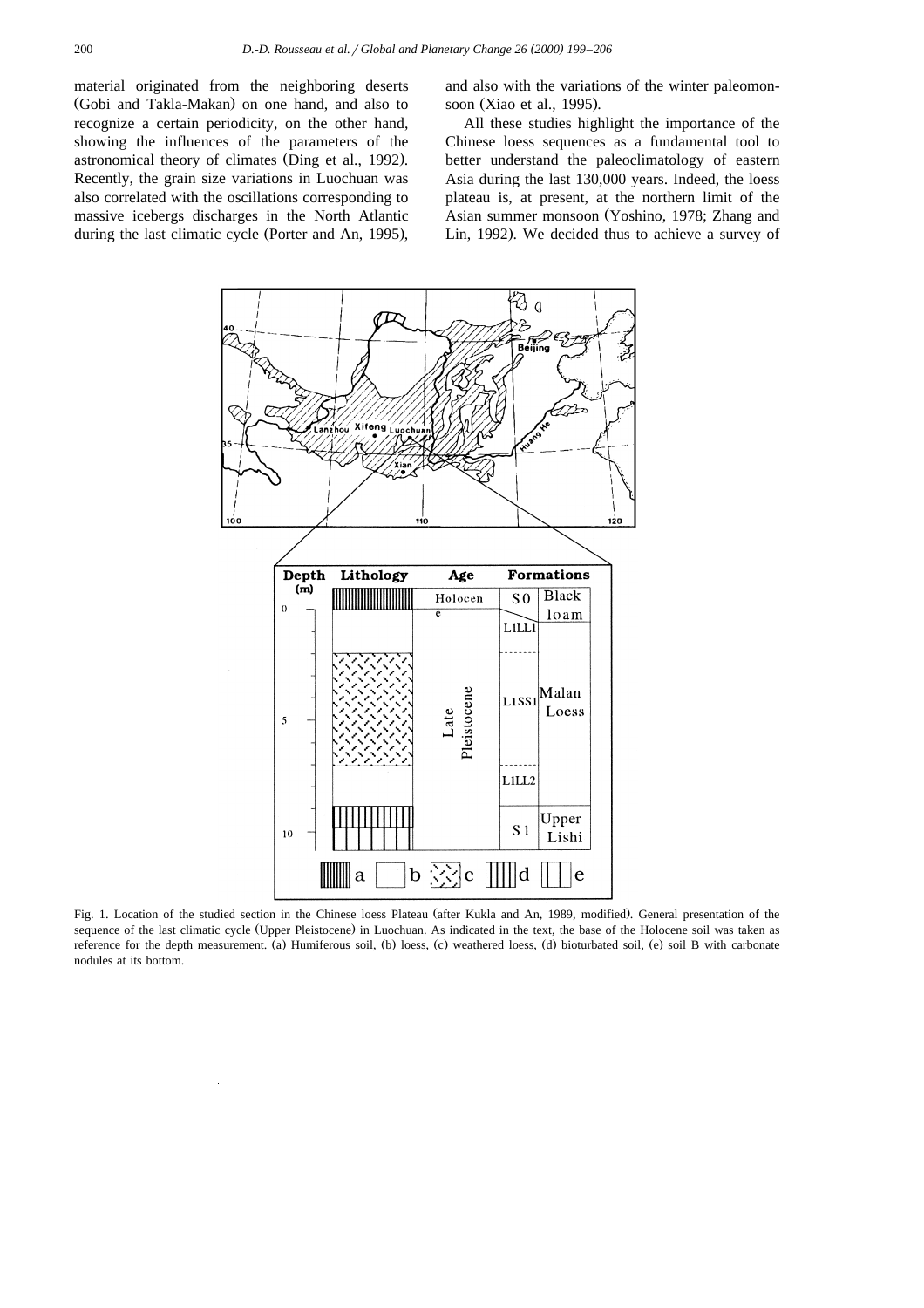the terrestrial malacifauna of the Luochuan sequence in order to seek if the mollusks registered some synchronous variations to those indicated by other paleomonsoon indices.

#### **2. Stratigraphy and method**

The last climatic cycle in the Chinese loess sequence corresponds to the succession of a soil complex named S1, a loess L1 decomposed in a first loess sub-unit L1LL2, one weekly weathered loess L1SS1, and a second loess sub-unit L1LL1 (Kukla and An, 1989). A soil SO overlays this succession that occurs identical in all loess plateau. S1 belongs to the stratigraphic formation named Upper Lishi, L1LL2–L1SS1 and L1LL1 sub-units to the so-called Malan Loess formation, and SO to the Black Loam formation (Kukla and An, 1989). The numerous dates by thermoluminescence (Forman, 1991) and the interrelationships with the oceanic cores allow to establish the following chronolgy. S1 represents the continental equivalent of oxygen isotope stage (OIS) 5, L1LL2 stage 4, L1SS1, stage 3, L1LL1 stage 2 and SO, the stage 1 that is the Holocene (Kukla et al., 1990) (Fig. 1).

The town of Luochuan is situated 190 km to the northeast of Xian (Fig. 1). The sampled sequence is located near the Potou hamlet, at about 4 km southwest of Luochuan, on the slope of one numerous gullies bordering the Heimugou river. Luochuan (mean yearly precipitation  $=500$  mm, mean yearly temperature =  $9^{\circ}$ C; Liu et al., 1985) undergoes the impact of the summer monsoon characterized by strong precipitation, and the influence of the winter monsoon implying rigorous winters in relation with the displacement of cold air masses bound to Siberian high pressure cell (Zhang and Lin, 1992).

The studied section was prepared by cleaning a 2-m width column in order to clearly read the stratigraphy. The complex of brown paleosols S1 is then 1.9 m thick, the L1LL2 loess: 2.1 m thick, L1SS1 weathered loess: 4.9 m thick, and the L1LL1 loess: 1.8 m thick (Fig. 1). SO as measured on the studied section is 1 m thick. However, only the lower 70 cm could be considered as the human activity reworked strongly the upper part. This is why we interpreted the basis of SO as a stratigraphic reference.

The magnetic susceptibility (MS) was measured each 10 cm in the loess and each 5 cm in the soils, from the basis of S1. We used a portable suscepti-



Fig. 2. Variation of the magnetic susceptibility in Luochuan during the last climatic cycle. On the left, Kukla's (1987) readings. On the left, this study.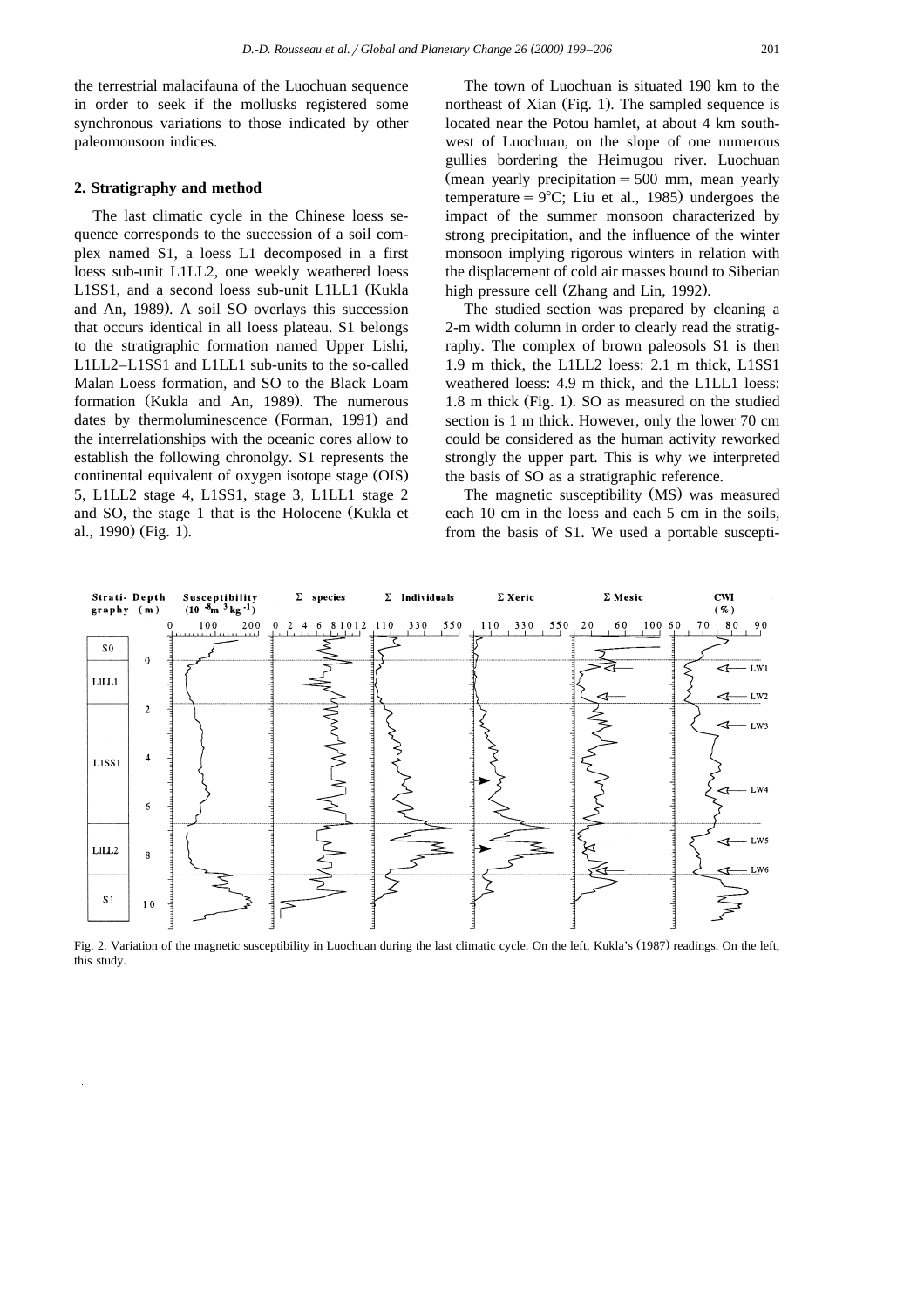bilimeter Bartington MS2 with a MS2F sensor operating a frequency 0.58 kHz. For every analyzed level, 10 measurements were taken and averaged. This allowed us to replace our readings with regard to the previous measurements achieved on the same section, with the same equipment, by George Kukla in 1987 (Fig. 2).

The occurrence of terrestrial mollusks had been indicated previously in Luochuan (Chen et al., 1982) but the particularly loose sampling interval did not permit any comparison with other paleoclimatic data. This is the reason why 118 samples of 10 l of sediment were taken continuously on the whole sequence, parallel to the magnetic susceptibility readings for the mollusk study. The samples were washed and sifted (the smallest mesh being 0.5 mm width), the mollusk shells (broken or complete) being pick out using a binocular. All the identifiable remains were considered for the counting of the number of individuals (NI) according to the procedure described by Puisségur (1976). Almost all the sampled levels contain some shells of terrestrial mollusks. However, NI number varies between 1 and 512.

#### **3. Results and discussion**

The values of the magnetic susceptibility (MS) vary between 30 and  $190 \times 10^{-8}$  m<sup>3</sup> kg<sup>-1</sup> (Fig. 2). The strongest values are in the soil S1. From the basis of the studied section, MS quickly increases from 45.9 to  $184.5 \times 10^{-8}$  m<sup>3</sup> kg<sup>-1</sup>. The MS values decrease thereafter mostly relatively progressively to reach  $31.4\times10^{-8}$  m<sup>3</sup> kg<sup>-1</sup> in L1LL2. The upper part of S1 is characterized by several oscillations corresponding to the soil succession characterizing the pedocomplex S1. The S1–L1LL2 transition is marked by a very abrupt lowering of the MS values. From the top of L1LL2, MS increase again. Within L1SS1, MS presents a minimum value of  $60\times10^{-8}$  $m<sup>3</sup>$  kg<sup>-1</sup> at a depth of 4.5 m, the lower and upper parts of L1SS1 indicating higher MS values. Finally, MS decreases again progressively in L1LL1 to reach  $30.7\times10^{-8}$  m<sup>3</sup> kg<sup>-1</sup> at 0.6 m depth. Therefater, the values of MS increase and are of  $104\times10^{-8}$  m<sup>3</sup>  $kg^{-1}$  at 0.7 m above of the L1/SO limit (Fig. 2).

In the upper half of the S1 complex, NI varies parallel to MS (Fig. 3). From the  $S1/L1LL2$  limit,



Fig. 3. Variation of the magnetic susceptibility, the total numbers of individuals, of species, of xeric, and of mesic taxa expressed vs. depth (counts are expressed in number per unit volume  $-101$  of sediment). Comparison with the CWI index (Guo et al., 1996, modified) with indication of the Low Weathered Intensity (LWI).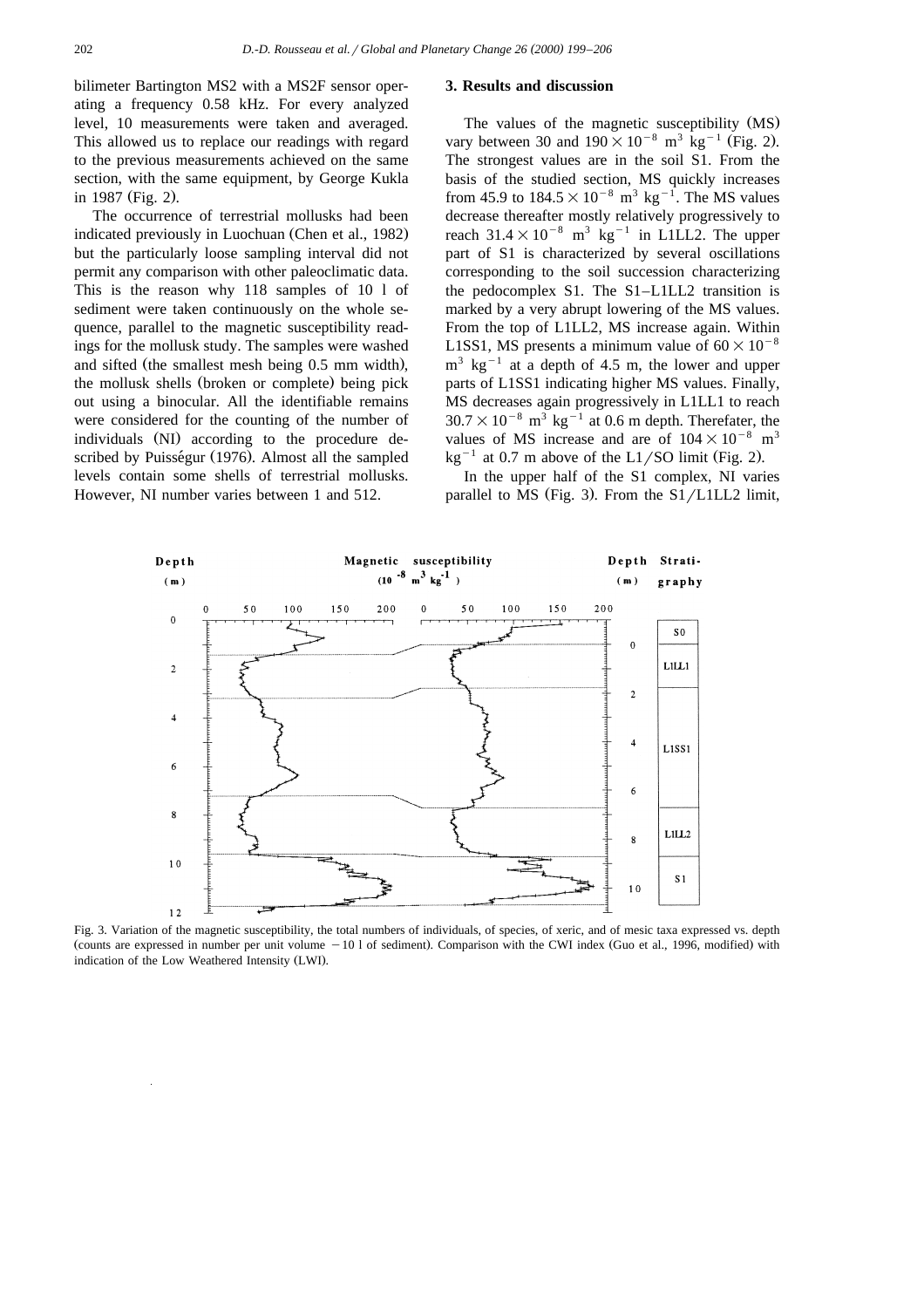NI increases very quickly from 73 to more than 277 individuals per sample at 8.40 m depth. The sub-unit L1LL2 indicates the highest values of NI in the sequence: 512 at 7.90 m and 495 at 6.90 m with however a minimum of 103 individuals associated to low MS values. Thereafter, in the L1SS1 and L1LL1 sub-units, NI indicates a relatively regular trend to decreasing values reaching a minimum of seven individuals per sample at 1 m depth. NI increases to the top of  $L1LL1$  and then in SO (Fig. 2). The variation in the number of individuals at Luochuan does not present therefore any parallel trend to the one of the magnetic susceptibility contrary to the results obtained for the glacial maximum loess sequence at Eustis (USA) (Rousseau and Kukla, 1994).

The mollusk species identified in the sequence of Luochuan are also present today in Asia. This allows for the interpretation of the variations of the fossil mollusk communities by using the present ecological characteristics and their present geographical distribution. Two main groups can be distinguished. The first gathers xeric taxa: *Vallonia tenera*, *Pupilla aeoli, Cathaica richtofeni, C. pulveratix, and C. pulveraticula.* The second corresponds to mesic taxa and includes *Macrochlamys angigyra*, *Opeas striatissimum*, *Vitrea pygmaea*, *Gastrocopta armigerella*, *Punctum orphanum*, *Metodontia yantaiensis*, *M. huaiensis*, *M. beresowski*, *Kaliella lamprocystis* and *Succinea* sp. If the paleomonsoons did

exercise a similar control to the present on the environment, the variations of the two mollusk groups must be susceptible of characterizing some dominant paleomonsoons. Thus, winter paleomonsoons will be expressed through high number of xeric individuals on one hand, while dominant summer paleomonsoon would be characterized by high values of the mesic taxa on the other hand.

The variations of the xeric and the mesic taxa during the last climatic cycle seem to indicate alternating intervals of strong winter or summer monsoon  $(Fig. 3)$ . Within L1LL2, the high number of xeric individuals corresponds to low values of the mesic counts. This shows that during the deposition of L1LL2, the environmental conditions were mostly driven by a dominant winter monsoon system preventing too much moisture to reach the studied area. On the contrary, L1SS1 is the better characterized by two maximums in the mesic taxa. In the meantime, the xeric taxa are not indicating any particular trend. Finally, L1LL1 loess sub-unit is marked by very low values of both indices indicating particularly strong conditions. On top, S0 is characterized by particularly strong mesic values. The comparison of the mollusk results with an independent indicator of the paleomonsoons determined from pedological investigations confirm our previous interpretations. CWI, the chemical weathering index (Guo et al., 1996), shows high values in the soils than in the loess.



Fig. 4. Variation of the total numbers of xeric, mesic, and Southeast Asia individuals during the last 140,000 years BP. Comparison with the summer and winter insolation at 30°N (Berger, 1978) expressed as departures from the present values.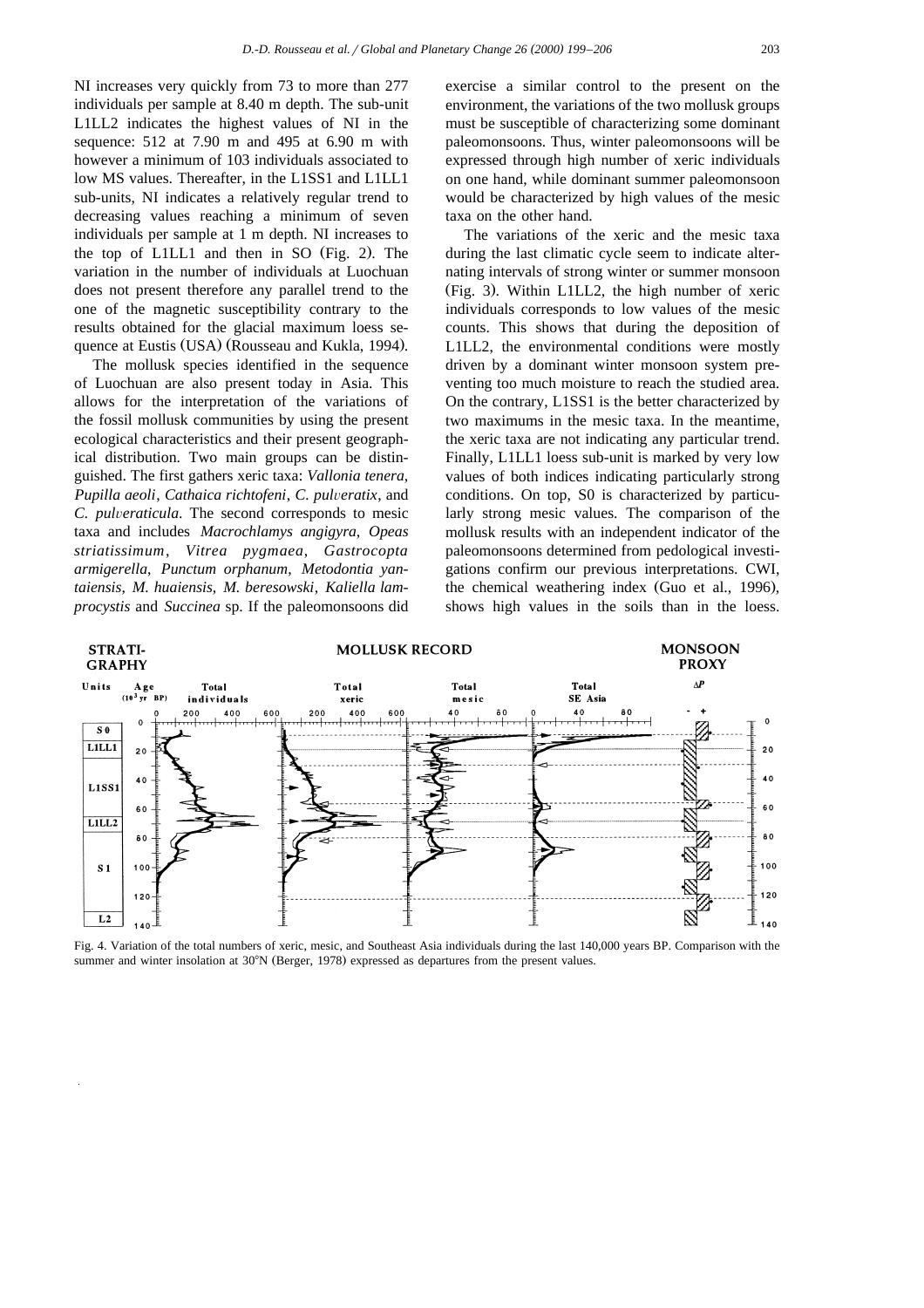However, six intervals of particularly low weathering  $(LW1)$  to  $LW6$ ) are determined during the last Climatic Cycle in Luochuan in relation with a decrease in the summer monsoon activity. The corresponding intervals are clearly identified within L1LL1 (LW1) and LW2) and L1LL2 (W15 and LW6) and are in agreement with the mollusk fluctuations. Some inconsistency still remains during L1SS1 although this could be due to a sampling procedure.

The trends in the magnetic susceptibility recognized during this study are in complete agreement with the variations previously determined by Kukla and An  $(1989)$  (Fig. 2). This will allow us to interpret our results by using the chronological scale based on the susceptibility age model (Kukla et al., 1990), interpreted to be more accurate (Guo et al., 1996). The variations of the two ecological groups is then compared, during the last 130,000 years, with those of the insolation at  $30^{\circ}$ N (Berger, 1978), interpreted as driving the variations of the paleomonsoons (Prell and Kutzbach, 1987).

The winter insolation (January, February and March) and the countings of the xeric taxa indicate a relative good agreement their respective variations (Fig. 4). Indeed, each maximum in the insolation, implying a reinforced winter monsoon, corresponds to a maximum in the xeric mollusk group. This expresses notably during the isotope stage 4 during



Fig. 5. Variations of the malacological record during the last climatic cycle at Luochuan. On the left, total number of identified individuals; center left, total number of xeric individuals; center right, total number of mesic individuals; right, total number of oriental (southeastern) individuals, all expressed as individuals per volume of sediment (10 l). The thick lines correspond to the respective smoothed curves. Comparison with the monsoon proxies deduced from modelling  $(\Delta P)$  (from Prell and Kutzbach, 1987),+and – indicate positive and negative values of the precipitation index. W and S indicate indices of strengthened winter or summer monsoon. The dark circles point the peak values for each proxy, while the arrows point the maximums (dark) and the minima (white) in the mollusk curves.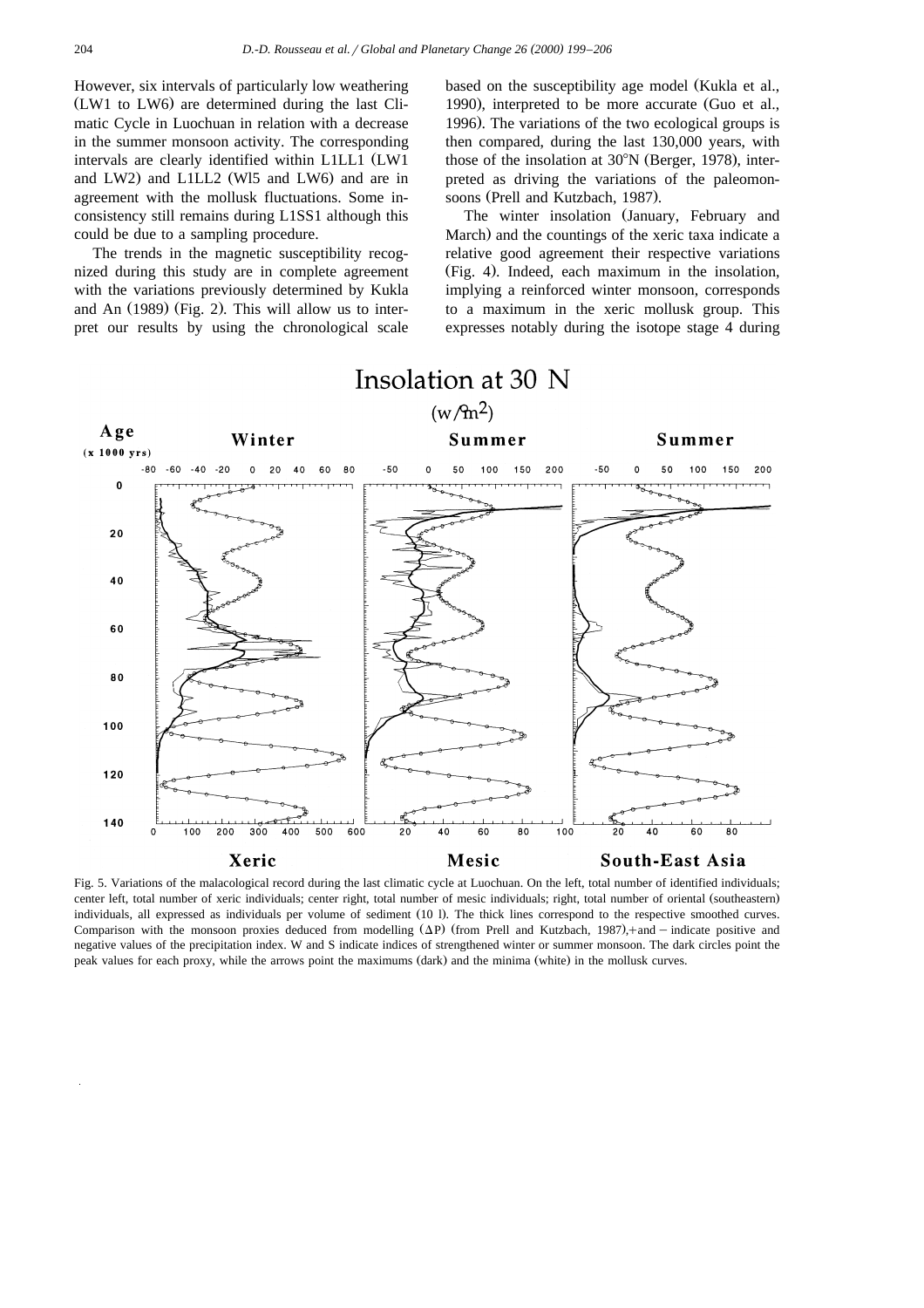tionship does not appear however valid for the last glacial maximum during which, on the contrary, a decrease in the total number of individuals is noticed  $(Fig. 3)$ .

The comparison between the summer insolation (June, July and August) and the mesic taxa indicates also a relative good agreement between the two signals. However, toward 80 kyears a disagreement between both indices appears. The mollusk record seems to lead the insolation variation. On top of the sequence, the agreement between the two signals appears on the other hand particularly clear. Among the mesic taxa, *Macrochlamys*, *Opeas*, *Vitrea*, *Gastrocopta* and *Punctum* characterize warm and moist environments as their present Southeast Asia distribution indicates. The variation of this sub-group during the last cycle shows three maximums toward 88,000, 60,000 and 10,000 years BP, the last one being the most important. Except at 88,000 years, these maximums are in phase with the maximums of summer insolation (Fig. 4). This interrelationship indicates therefore that by three times during the last 100,000 years, the mollusks recorded particularly warm and humid climatic conditions allowing the south Asian species to develop and grow. This indicates a reinforcement of the summer monsoon toward 88,000, 60,000 and 10,000 years therefore. A similar interpretation can be suggested concerning the winter monsoon for which the mollusks recorded strengthened conditions toward 70,000 years.

The comparison of these results with other independent paleomonsoon indices, determined by GCMs (Prell and Kutzbach, 1987) or grain size studies  $(Xiao et al., 1995)$ , allows to support the relevance of the mollusk interpretation (Fig. 5). Indeed, the variation of the different sub-groups previously defined is in agreement with the variations of this proxy-data. However, the grain size analysis of the sequence of Luchuan by Xiao et al. (1995) allows the characterization that the last glacial maximum was an interval during which the winter monsoon was particularly reinforced. Such a strength would imply particularly strong conditions of life expressed notably by some violent northeast winds during the last glacial maximum, which would have affected particularly the mollusk populations even among the most tolerant species to rough conditions which oc-

curred. These organisms considerably reduced the number of individuals. This trend is also expressed through a drop in the total number of species (Fig.  $3)$ .

## **4. Conclusion**

The study of the terrestrial mollusks of the sequence of the last climatic cycle in Luochuan (Chinese loess plateau) allows to indicate the presence of individuals in almost all the analyzed samples. The combined survey of the magnetic susceptibility and of the mollusks indicates an abrupt variation in the number of individuals at S1 interglacial soil complex—L1LL2 loess limit. The grouping of the species according to their ecological characteristics (xeric, mesic and Southeast Asia) allowed to present variations in the number of individuals in agreement with those of the winter and summer insolation at 30°N, main orbital parameter controlling the Asian paleomonsoons (Prell and Kutzbach 1987). These ecological groups indicate also some variations which are in agreement with other independent pedological, sedimentological or issued from GCMs. The mollusk analysis demonstrates that by three times the summer monsoon is reinforced permitting the immigration and the development of southern Asian taxa in the region of Luochuan. The mollusks also recorded a reinforcement of the winter monsoon during the isotope stage 4. A strong decrease of the total individuals and of the number of species during the last glacial maximum could correspond to particularly strong conditions linked to strongly windy winter monsoon during the isotope stage 2.

## **Acknowledgements**

Supported by the Chinese Academy of Sciences and the French Centre national de la Recherhe Scientifique. We thank Li Junping, Li Wenping, Li Rongchang and Li Guangmin of Potou for help in the fieldwork, George Kukla for fruitful criticisms and comments. This is an Institut des Sciences de l'Evolution de Montpellier contribution 97-xxx.